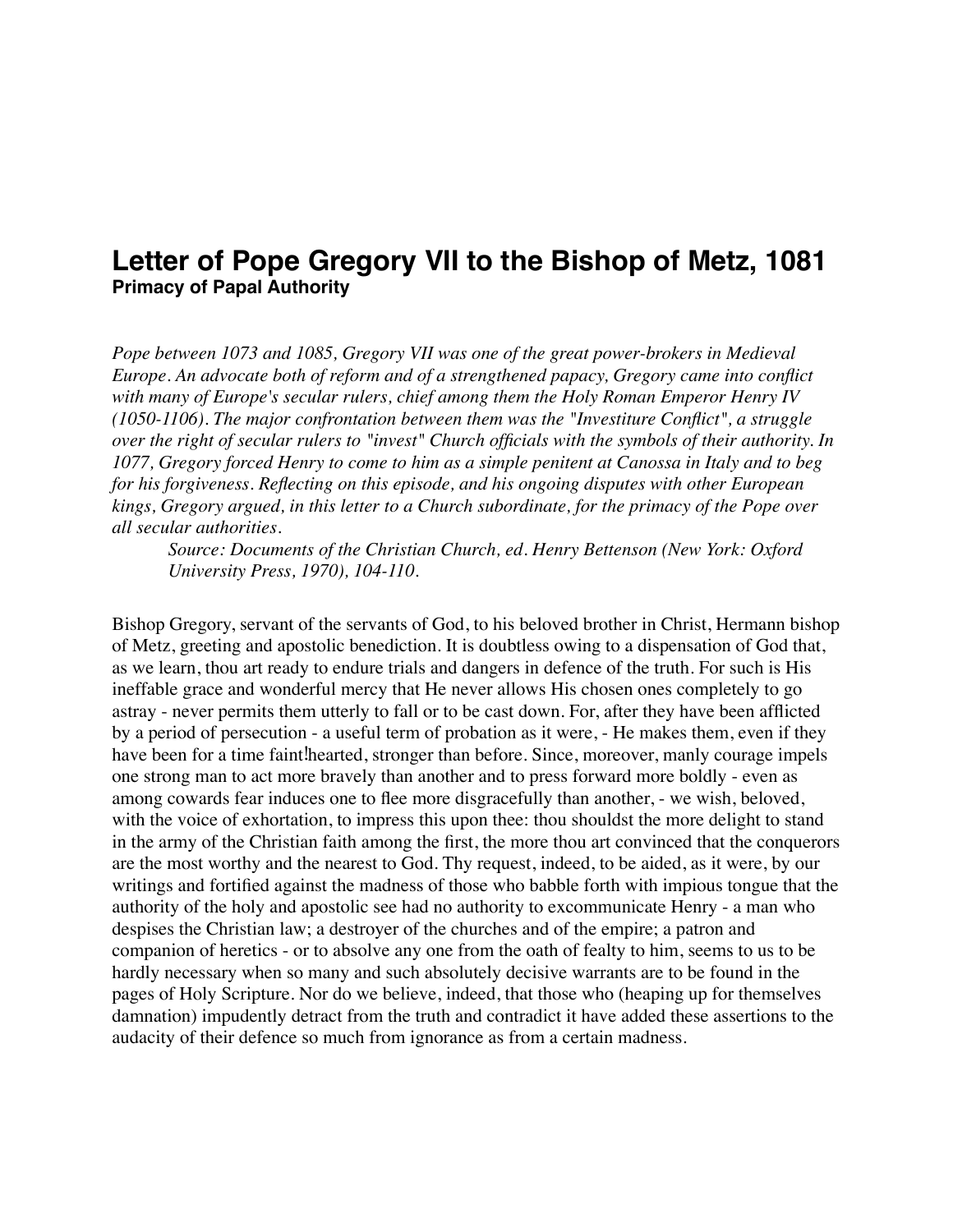For, to cite a few passages from among many, who does not know the words of our Lord and Saviour Jesus Christ who says in the gospel: 'Thou art Peter and upon this rock will I build my church, and the gates of hell shall not prevail against it; and I will give unto thee the keys of the kingdom of Heaven; and whatsoever thou shalt bind upon earth shall be bound also in Heaven, and whatsoever thou shalt loose upon earth shall be loosed also in Heaven'? [Matthew xvi. 18, 19.] Are kings excepted here? Or are they not included among the sheep which the Son of God committed to St Peter? Who, I ask, in view of this universal concession of the power of binding and loosing, can think that he is withdrawn from the authority of St Peter, unless, perhaps, that unhappy man who is unwilling to bear the yoke of the Lord and subjects himself to the burden of the devil, refusing to be among the number of Christ's sheep? It will help him little to his wretched liberty that he shake from his proud neck the divinely granted power of Peter. For the more any one, through pride, refuses to bear it, the more heavily shall it press upon him unto damnation at the judgement.

The holy fathers, as well in general councils as in their writings and doings, have called the Holy Roman Church the universal mother, accepting and serving with great veneration this institution founded by the divine will, this pledge of a dispensation to the church, this privilege entrusted in the beginning and confirmed to St Peter the chief of the apostles. And even as they accepted its statements in confirmation of their faith and of the doctrines of holy religion, so also they received its judgements - consenting in this, and agreeing as it were with one spirit and one voice: that all greater matters and exceptional cases, and judgements over all churches, ought to be referred to it as to a mother and a head; that from it there was no appeal; that no one should or could retract or reverse its decisions....

. . . Shall not an authority founded by laymen - even by those who do not know God, - be subject to that author!ity which the providence of God Almighty has for His own honour established and in his mercy given to the world? For His Son, even as He is undoubtingly believed to be God and man, so is He considered the highest priest, the head of all priests, sitting on the right hand of the Father and always interceding for us. Yet He despised a secular kingdom, which makes the sons of this world swell with pride, and came of His own will to the priesthood of the cross. Who does not know that kings and leaders are sprung from men who were ignorant of God, who by pride, robbery, perfidy, murders - in a word, by almost every crime at the prompting of the devil, who is the prince of this world - have striven with blind cupidity and intolerable presumption to dominate over their equals, that is, over mankind? To whom, indeed, can we better compare them, when they seek to make the priests of God bend to their feet, than to him who is head over all the sons of pride1 and who, tempting the Highest Pontiff Himself, the Head of priests, the Son of the Most High, and promising to Him all the kingdoms of the world, said: 'All these I will give unto Thee if Thou wilt fall down and worship me'?2 who can doubt but that the priests of Christ are to be considered the fathers and masters of kings and princes and of all the faithful? Is it not clearly pitiful madness for a son to attempt to subject to himself his father, a pupil his master; and for one to bring into his power and bind with iniquitous bonds him by whom he believes that he himself can be bound and loosed not only on earth but also in Heaven? This the emperor Constantine the Great, lord of all the kings and princes of nearly the whole world, plainly understood - as the blessed Gregory reminds us in a letter to the emperor Maurice, when, sitting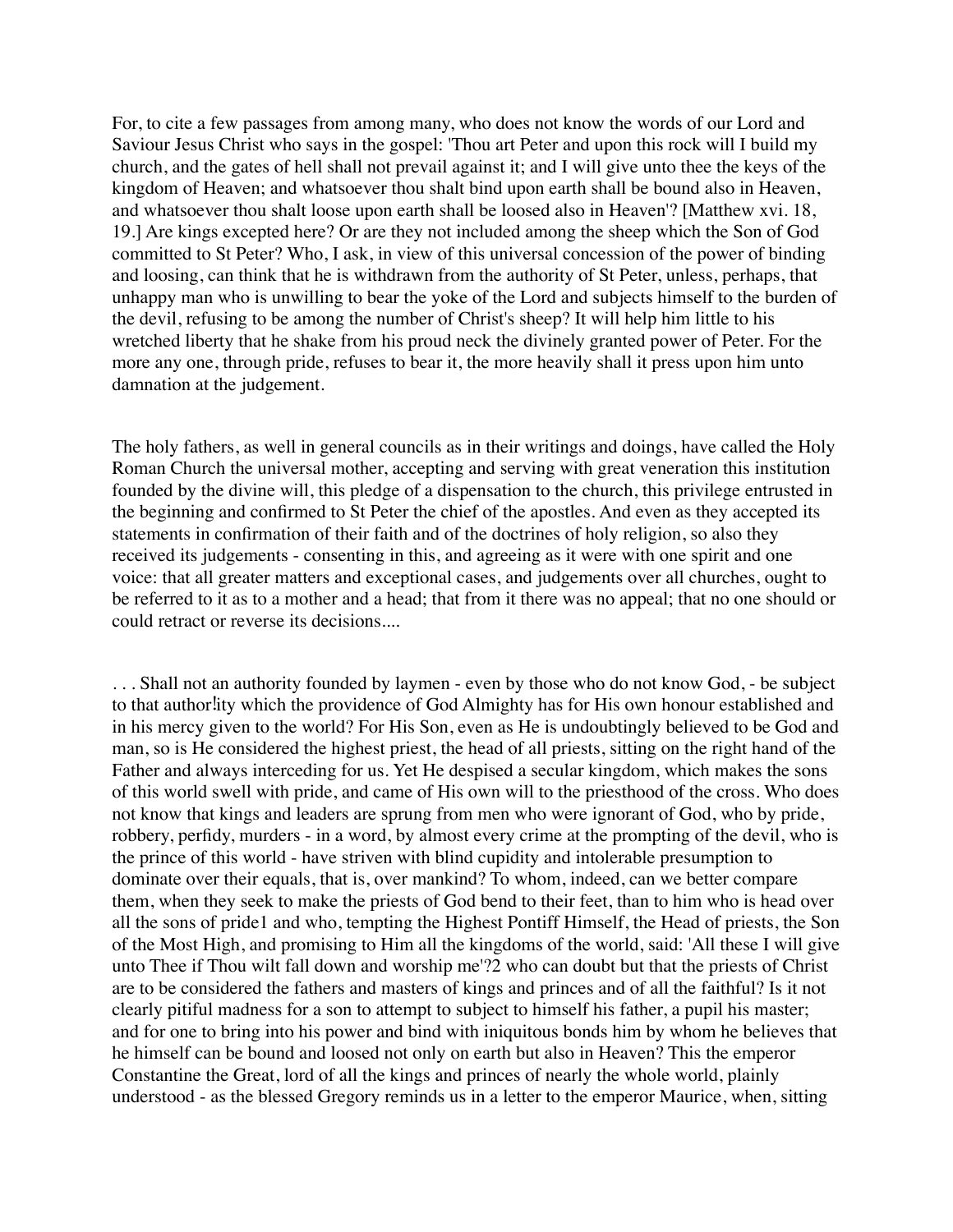last after all the bishops, in the holy council of Nicaea, he presumed to give no sentence of judgement over them, but addressed them as gods and decreed that they should not be subject to his judgement but that he should be dependent upon their will....

. . . Many pontiffs have excommunicated kings or emperors. For, if particular examples of such princes is needed, the blessed pope Innocent excommunicated the emperor Arcadius for consenting that St John Chrysostom should be expelled from his see. Likewise another Roman pontiff, Zachary, deposed a king of the Franks, not so much for his iniq!uities as because he was not fitted to exercise so great power. And in his stead he set up Pepin, father of the emperor Charles the Great, in his place - releasing all the Franks from the oath of fealty which they had sworn him. As, indeed, the holy church frequently does by its authority when it absolves servitors from the fetters of an oath sworn to such bishops as, by apostolic sentence, are deposed from their pontifical rank. And the blessed Ambrose - who, although a saint, was still not bishop over the whole church - excommunicated and excluded from the church the emperor Theodosius the Great for a fault3 which, by other priests, was not regarded as very grave. He shows, too, in his writings that gold does not so much excel lead in value as the priestly dignity transcends the royal power; speaking thus towards the beginning of his pastoral letter: 'The honour and sublimity of bishops, brethren, is beyond all comparison. If one should compare them to resplen!dent kings and diademed princes it would be far less worthy than if one compared the base metal lead to gleaming gold. For, indeed, one can see how the necks of kings and princes are bowed before the knees of priests; and how, having kissed their right hands, they believe themselves strengthened by their prayers.' And a little later: 'Ye should know, brethren, that we have mentioned all this to show that nothing can be found in this world more lofty than priests or more sublime than bishops.'

Furthermore every Christian king, when he comes to die, seeks as a pitiful suppliant the aid of a priest, that he may escape hell's prison, may pass from the darkness into the light, and at the judgement of God may appear absolved from the bondage of his sins. Who, in his last hour (what layman, not to speak of priests), has ever 1 Job xli. 34. 2 Matt. iv. 9. 3 A savage massacre in Thessalonica, 390, as a reprisal for a riot. implored the aid of an earthly king for the salvation of his soul? And what king or emperor is able, by reason of the office he holds, to rescue a Christ!ian from the power of the devil through holy baptism, to number him among the sons of God, and to fortify him with the divine unction? Who of them can by his own words make the body and blood of our Lord, - the greatest act in the Chris! tian religion? Or who of them possesses the power of binding and loosing in heaven and on earth? From all of these con!siderations it is clear how greatly the priestly office excels in power.

Who of them can ordain a single clerk in the holy Church, much less depose him for any fault? For in the orders of the Church a greater power is needed to depose than to ordain. Bishops may ordain other bishops, but can by no means depose them without the authority of the apostolic see. Who, therefore, of even moderate understanding, can hesitate to give priests the precedence over kings? Then, if kings are to be judged by priests for their sins, by whom can they be judged with better right than by the Roman pontiff?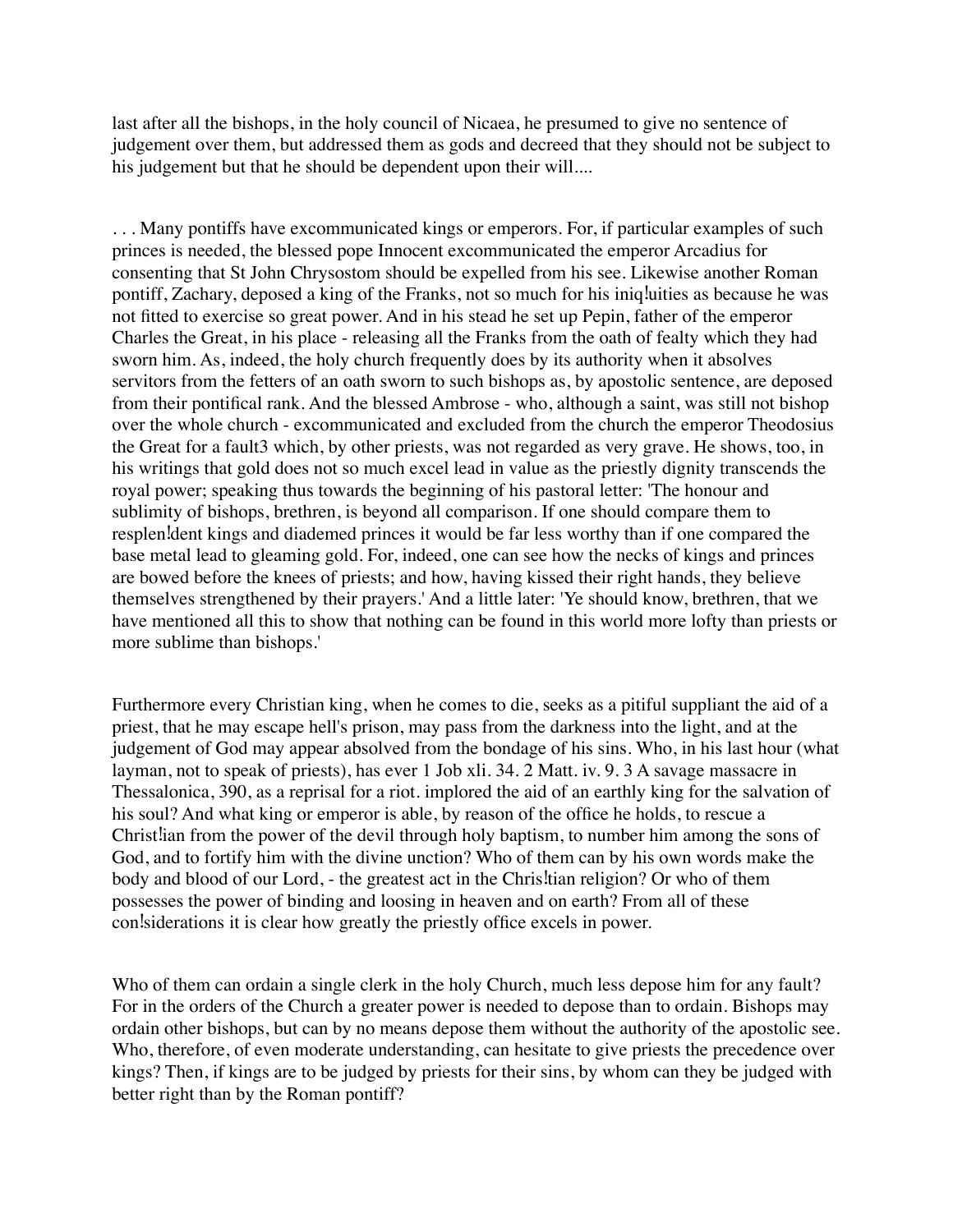In short, any good Christians may far more properly be considered kings than may bad princes. For the former, seeking the glory of God, strictly govern themselves, whereas the latter, seeking the things which are their own and not the things of God, are enemies to themselves and tyrannical oppressors of others. Faithful Christians are the body of the true king, Christ; evil rulers, that of the devil. The former rule themselves in the hope that they will eternally reign with the Supreme Emperor, but the sway of the latter ends in their destruction and eternal damnation with the prince of darkness, who is king over all the sons of pride.

It is certainly not strange that wicked bishops are of one mind with a bad king, whom they love and fear for the honours which they have wrongfully obtained from him. Such men simoniacally ordain whom they please and sell God even for a paltry sum. As even the elect are indissolubly united with their Head, so also the wicked are inescapably leagued with him who is the head of evil, their chief purpose being to resist the good. But surely we ought not so much to denounce them as to mourn for them with tears and lamentations, beseeching God Almighty to snatch them from the snares of Satan in which they are held captive, and after their peril to bring them at last to a knowledge of the truth.

We refer to those kings and emperors who, too much puffed up by worldly glory, rule not for God but for them!selves. Now, since it belongs to our office to admonish and encourage every one according to the rank or dignity which he enjoys, we endeavour, by God's grace, to arm emperors and kings and other princes with the weapon of humility, that they may be able to allay the waves of the sea and the floods of pride. For we know that earthly glory and the cares of this world usually tempt men to pride, especially those in authority. So that they neglect humility and seek their own glory, desiring to lord it over their brethren. Therefore it is of especial advantage for emperors and kings, when their minds tend to be puffed up and to delight in their own glory, to discover a way of humbling themselves, and to realize that what causes their complacency is the thing which should be feared above all else. Let them, therefore, diligently consider how perilous and how much to be feared is the royal or imperial dignity. For very few are saved of those who enjoy it; and those who, through the mercy of God, do come to salvation are not so glorified in the Holy Church by the judgement of the Holy Spirit as are many poor people. For, from the beginning of the world until our own times, in the whole of authentic his!tory we do not find seven emperors or kings whose lives were as distinguished for religion and so adorned by miracles of power as those of an innumerable multitude who despised the world - although we believe many of them to have found mercy in the presence of God Almighty. For what emperor or king was ever so distinguished by miracles as were St Martin, St Antony and St Benedict - not to mention the apostles and martyrs? And what emperor or king raised the dead, cleansed lepers, or healed the blind? See how the Holy Church praises and venerates the Emperor Constantine of blessed memory, Theodosius and Honorius, Charles and Louis as lovers of justice, promoters of the Christian religion, defenders of the churches: it does not, however, declare them to have been resplendent with such glorious miracles. Moreover, to how many kings or emperors has the holy church ordered chapels or altars to be dedicated, or masses to be celebrated in their honour? Let kings and other princes fear lest the more they rejoice at being placed over other men in this life,